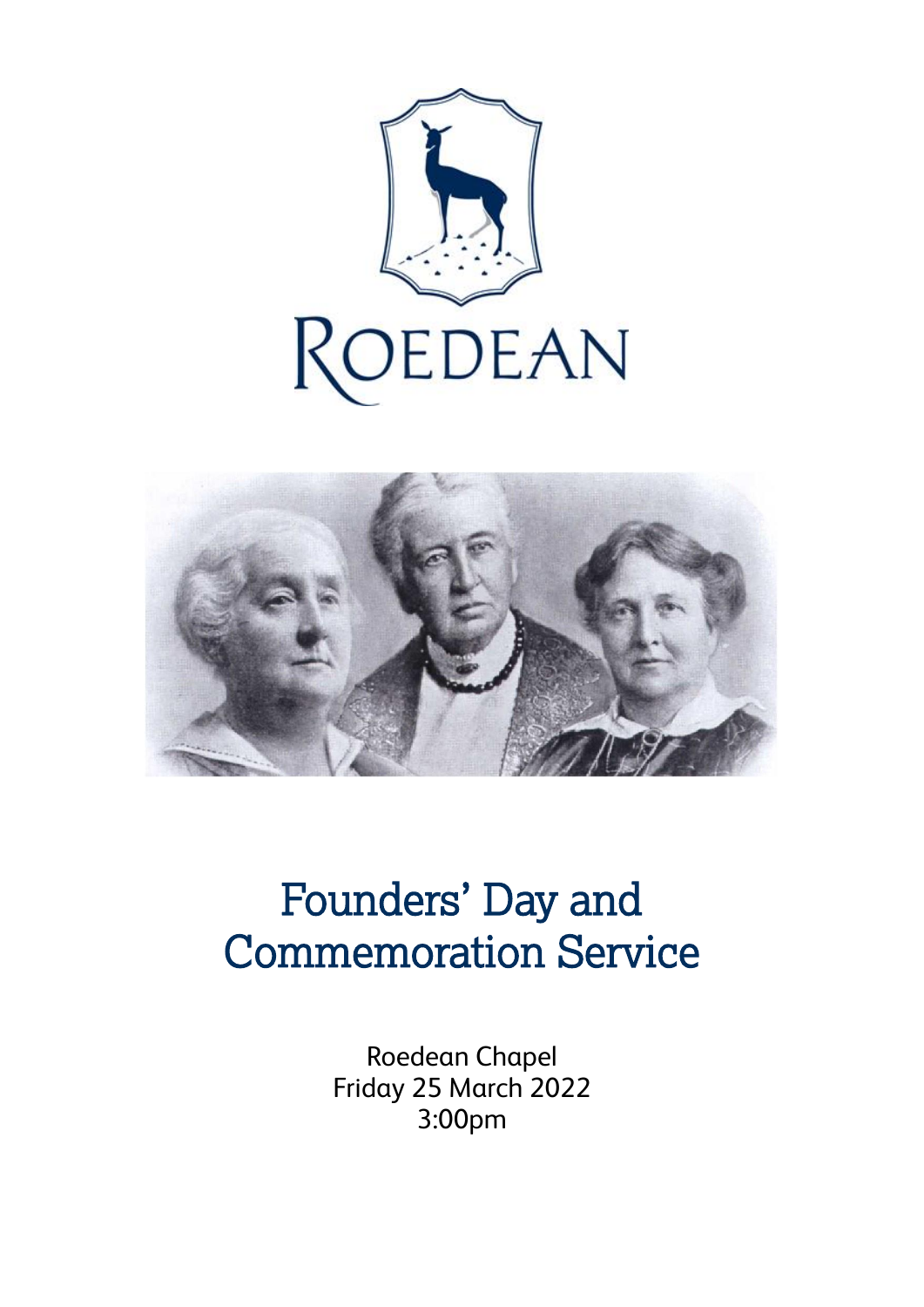This year we remember: Lorie Alisbah (White, No.2, 1954-1957) Marie Ashby (Staff, 2001-2021) Barbara Austin (Thompson, No.1, 1943- 1948) Angela Barnardo (Marshall, No.2, 1952- 1957) Phillida Barnett (Sampson, No.4, 1944- 1953) Elaine Beer (Donoghue, No.1, 1942- 1949) Jane Bellamy (Carr, No.1, 1965-1969) Lea Ben-Dor (Halpern, No.2, 1927- 1929) Margarette Benjamin (Obee, No.1, 1936-1939) John Bennett (Staff, 2010-2017) Ann Blois-Brooke (Troup, No.1, 1933- 1938) Jackie Braithwaite (Grattan, No.4, 1985-1986) Josephine Breyfogle (King, No.1, 1953- 1955) Penelope Bridgford (Worthington, No.3, 1942-1947) Beatrice Bromley (Hunter, No.3, 1930- 1935) Joanna Burrows (Hamilton, No.3, 1946- 1949) Diana Cave (James, No.2, 1945-1952) Phil Clevett (Staff, 2018-2021) Norma Coldwell (Staff)

Jean Colston (No.3, 1945-1949) Moyra Corscaden (Staff, 1946-1976) Sheila Curtis (Mittell, No.2, 1937-1942) Ingrid de Andres (Davenport, No.3, 1961-1966) Marian Dell (Holt, No.4, 1949-1953) Mina Dell (Mizrahi, No.1, 1960-1964) Nancy Drucker (Newman, No.3, 1956- 1963) Gill Evans (Crewdson, No.1, 1940-1946) Vicky Fenton (No.4, 2001-2006) Janet Fletcher (Bone, No.1, 1946-1957) Sheila Fowler-Watt (Beynon, No.3, 1947-1955) Sheila Garland (Higham, No.3, 1940- 1945) Ann Gibbs (Saint, No.1, 1942-1946) Pamela Gilbart (Seager, No.2, 1937- 1943) Lorna Gray (Dick, No.1, 1944-1948) Pauline Gwilliam (Bradley, No.2, 1952- 1956) Elizabeth Hartley (Hunt, No.3, 1942- 1945) Susan Harvey (Keeling, No.1, 1953- 1959) Alison Hassall (Marks, No.1, 1951-1956) Judith Haworth (Graham, No.2, 1966- 1968) Angela Highmore (Edwards, No.3, 1938-1942)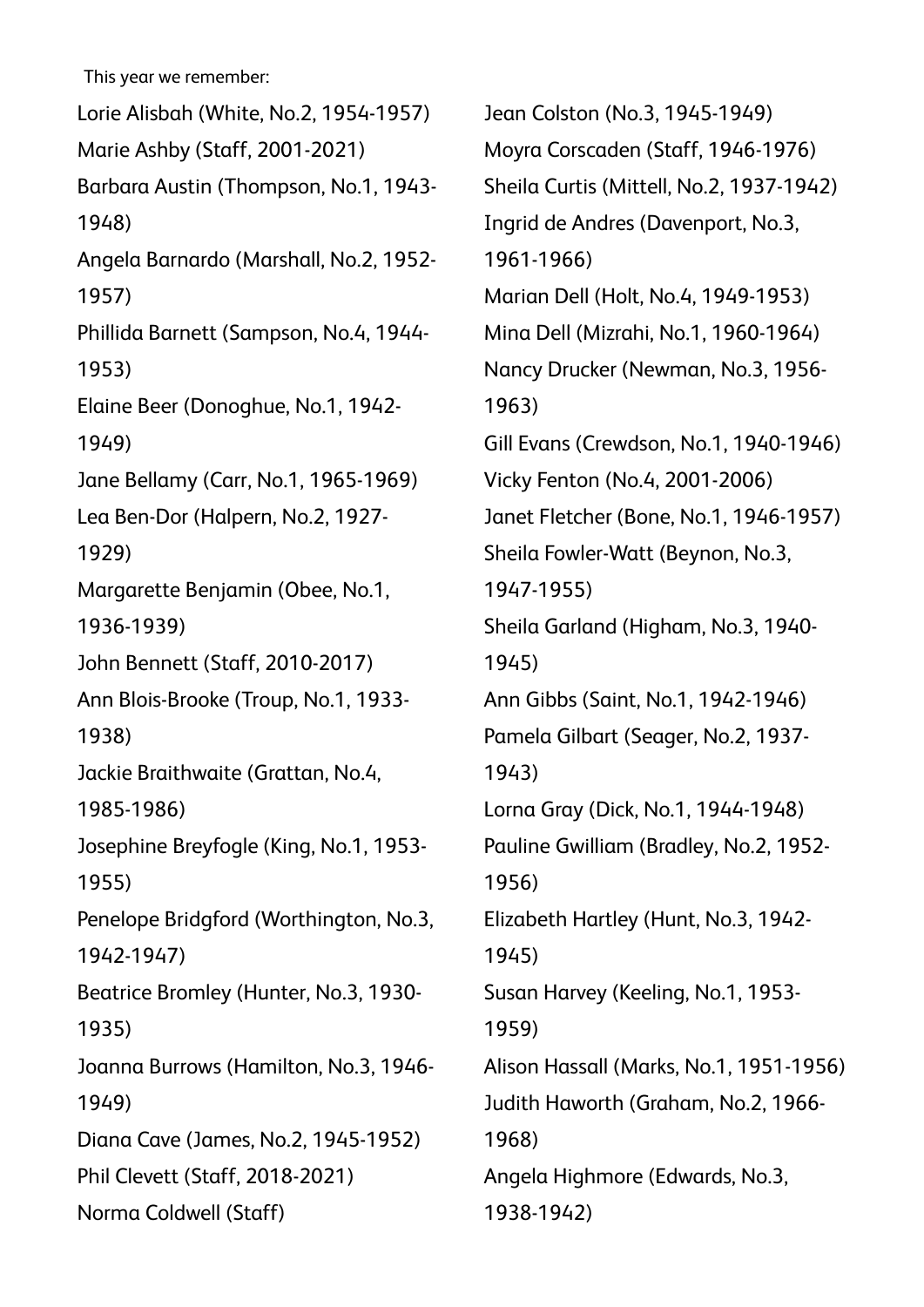Judy Hillman (No.2, 1947-1952) John Hilton (Staff, 1986-2001) Robin Horlock (Tanner, No.3, 1933- 1941) Ruth How (No.1, 1943-1947) Philippa James (No.2, 1949-1956) Jean Kennedy (No.1, 1938-1943) Margaret Keppie (Moyes, Staff, 1967- 1970) Homaa Khan-Gilbert (Khan, No.4, 1976- 1978) Jumoke Koso-Thomas (No.3, 1980- 1982) Derek Mann (Staff, 1968-2009) Louise Morse (Stott, No.1, 1962-1968) Susan Moseley (Hyde, No.3, 1949- 1954) Dulcie Murton-Neale (Reynolds, No.4, 1934-1936) Tessa Nicolaou (Dauppe, No.2, 1952- 1958) Alexandra Offer (Houlston, No.3, 1984- 1990) Enid Oppenheim (Cohen, No.4, 1940- 1945) Jean Peacey (Thirlby, No.1, 1937-1945) Bettina Polak (Lowit, No.3, 1940-1945) Diana Poole (Wilson, No.2, 1938-1947) Penelope Preece (May, No.3, 1953- 1958)

Vivien Prevost (Robinson, No.1, 1951- 1957) Tim Renton (President, 1998-2005) Cecilia Robinson (Staff, 1949-1981) Jennifer Russell (Gimson, No.2, 1963- 1970) Elisabeth Scheybeler (Tunnard, No.2, 1959-1966) Christine Sims (Wilkins, No.4, 1945- 1948) Elisabeth Stephenson (Bap, No.3, 1945- 1948) Sue Tappin (Staff, 1971-2000) Cassandra Taylor (Kent, No.2, 1956- 1961) Jill Theis (Mason, No.1, 1941-1946) Elizabeth Thonger (Lansdale, No.2, 1944-1946) Mary Turner (Pelton, No.2, 1947-1953) Phebe Tyson (Pope, No.1 1946-1951) Rosemary Usborne (Kenrick, No.2, 1937-1941) Michael Voigt (Friend of Roedean) Katharine Whitehorn (No.1, 1940- 1942) Deborah Wilson (Staples, No.3, 1966- 1972) Noel Wurr (Dore, No.4, 1938-1943)

*As the names are read, a candle is lit for each person remembered.*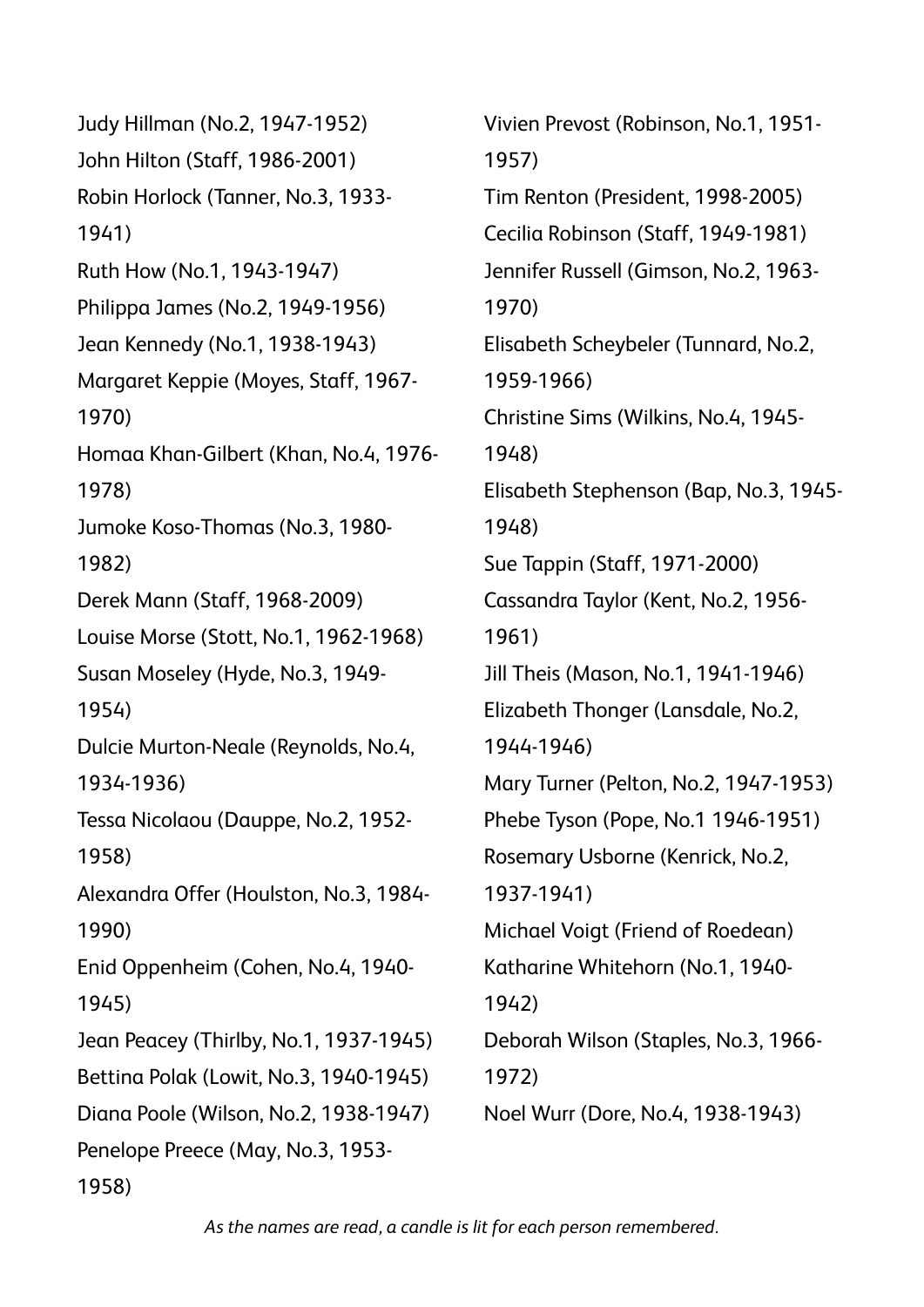# ORDER OF SERVICE

### THE WELCOME *Ms Talia Keller*

*All stand*

### HYMN 211

Praise my Soul, the King of Heaven (Verse 3 Senior Singers Only; Verse 4 All)

### THE BIDDING *Miss Becky Allen*

We come to this Chapel today to remember our Founders and to give thanks to God for the tireless and dedicated work of the Lawrence sisters, Penelope, Millicent and Dorothy.

We thank God for their vision which was to create a school on this site where 'girls should have as much liberty as is consistent with safety,' with an ethos which rested upon mutual trust so that anything 'mean or unworthy' was prevented. We also remember today all teachers and benefactors of the school who, in their time, have built upon the foundation laid by the Lawrence sisters. Finally, we have come to give thanks for those former pupils and teachers, who have died recently and to pray that we, like them, will remain faithful to the ideals of our Founders.

*Please sit*

# READING *Jemima Soars, Head of School*

Philippians 2.4-9

QUIET REFLECTION *Ella Wong (Soprano)*

*Pie Jesu* from the Requiem – Fauré

# THANKSGIVING FOR THE FOUNDERS AND FORMER HEADS

*After the thanksgiving for each, the congregation joins together to say:* **We give our grateful thanks**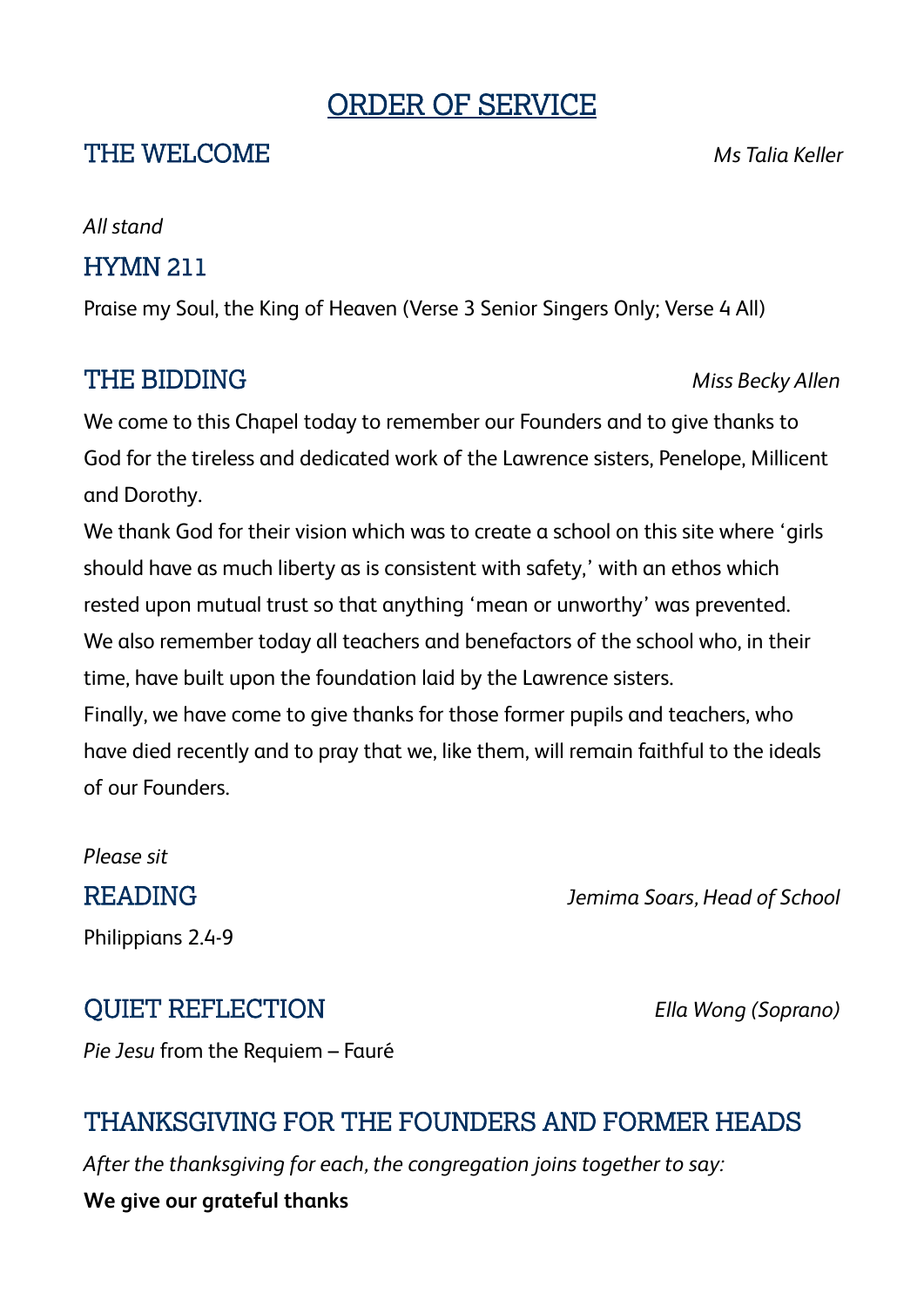# THE MEMORIAL PRAYER *Mary Henderson, ORA President*

Today we give thanks for those who have been part of the Roedean community and who have passed away recently.

*As each of the names of those we remember today is read, a candle will be lit*

We would also like to commemorate Elspeth Milne who, 50 years ago, was killed in a plane crash at Addis Ababa airport in Ethiopia, when she was returning to Roedean after the Easter holidays. She was twelve years old. Elspeth is remembered here today by her family and by her friends who were with her in the Junior House.

We honour Roedean Old Boys and Wrens, who spent time at Roedean from 1940 to 1945 when it was known as HMS Vernon.

We thank you for all whom we remember today, for all that they gave to this school during their time here, for the lives they lit up with their presence and for all that was special about each of them to those who knew and loved them. May they rest in peace and let light perpetual shine upon them.

**All: Lord, we give you thanks** 

### *All stand*

# HYMN 238

Tell out my soul, the greatness of the Lord

### *Please sit*

### PRAYERS *Sophia Clyde, Head of School*

As we commemorate our Founders, we also give thanks for all who, during their time here and throughout their lives, have served the good purposes for which Roedean was founded.

### **All: Lord we give you thanks**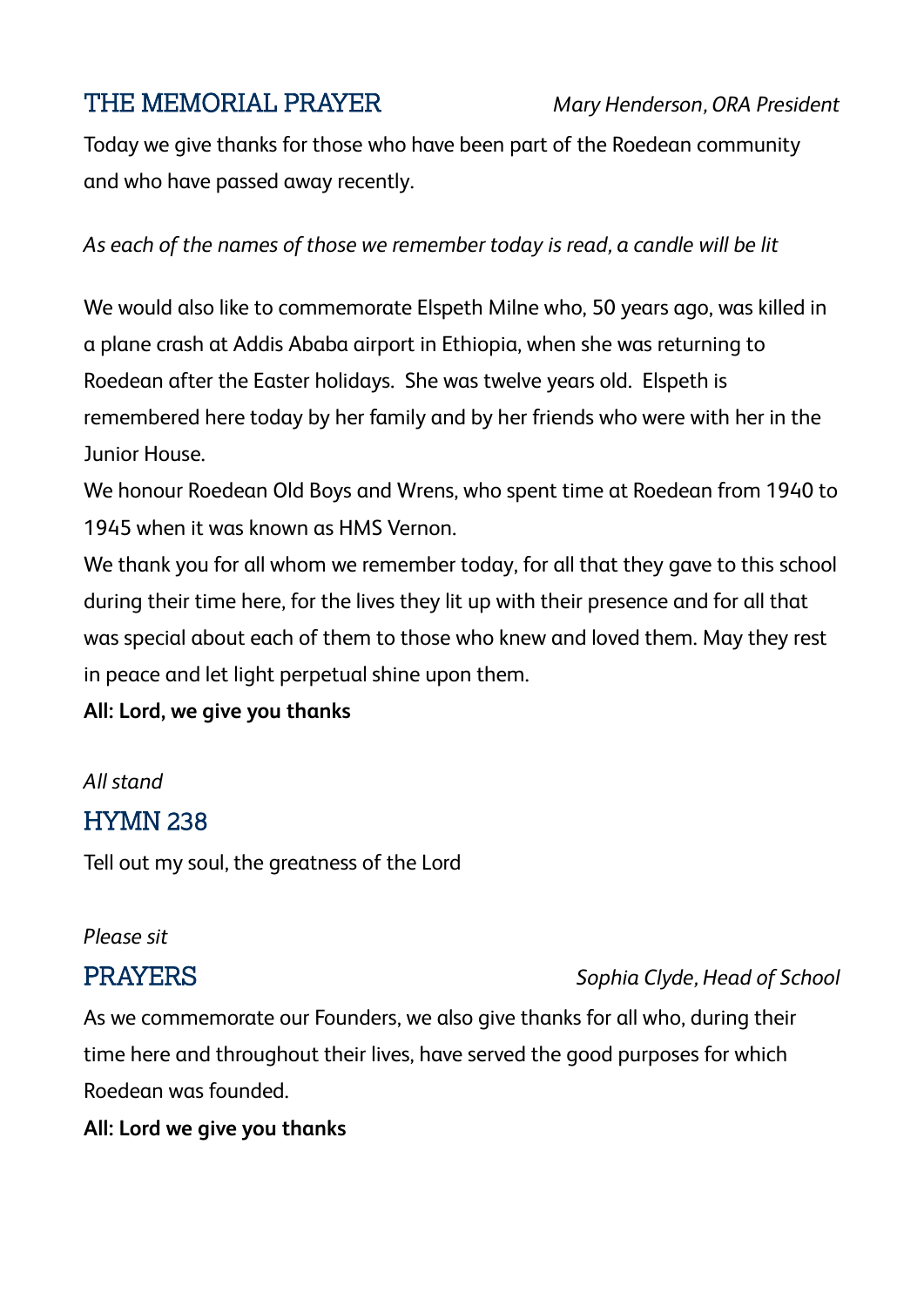We thank you Lord for the school today and that it continues to thrive in the spirit of its foundation. Help us to value what we are given here by both the teaching and non-teaching staff, by the love, care and support of our friends and not least by the beauty of this site chosen by our Founders.

#### **All: Lord we give you thanks**

Finally, we offer to God our future and the futures of those who will follow us at Roedean using a prayer written by Penelope Lawrence:

Almighty God, we thank you for the rich inheritance we enjoy in this school. We thank you for the blessings granted to this school in the past and we ask continuance of them in the days to come. Teach us to live together in love and joy and peace. In our work, give us the spirit of understanding and perseverance; in our prayers the power to draw close to you.

**All: Amen**

## CHORAL INTERLUDE *Roedean Choir*

*In Paradisum* from the Requiem – Fauré

# THE ACT OF RE-DEDICATION *Dr John Hobbs*

We have given thanks to God for the lives of our Founders and the lives of those who have gone before us in past years. Let us now re-dedicate ourselves to follow in their footsteps at Roedean.

Will you give your best in all that you do here and will you work for the common good, eager to use your gifts and achievements for the benefit of others?

### **With the help of God, we will**

Will you seize the opportunities that each new day brings and will you treat everyone with integrity, honesty, care and good humour?

### **With the help of God, we will**

Will you play your part to build a world where all can live in peace with justice, prosperity and freedom from fear?

**With the help of God, we will**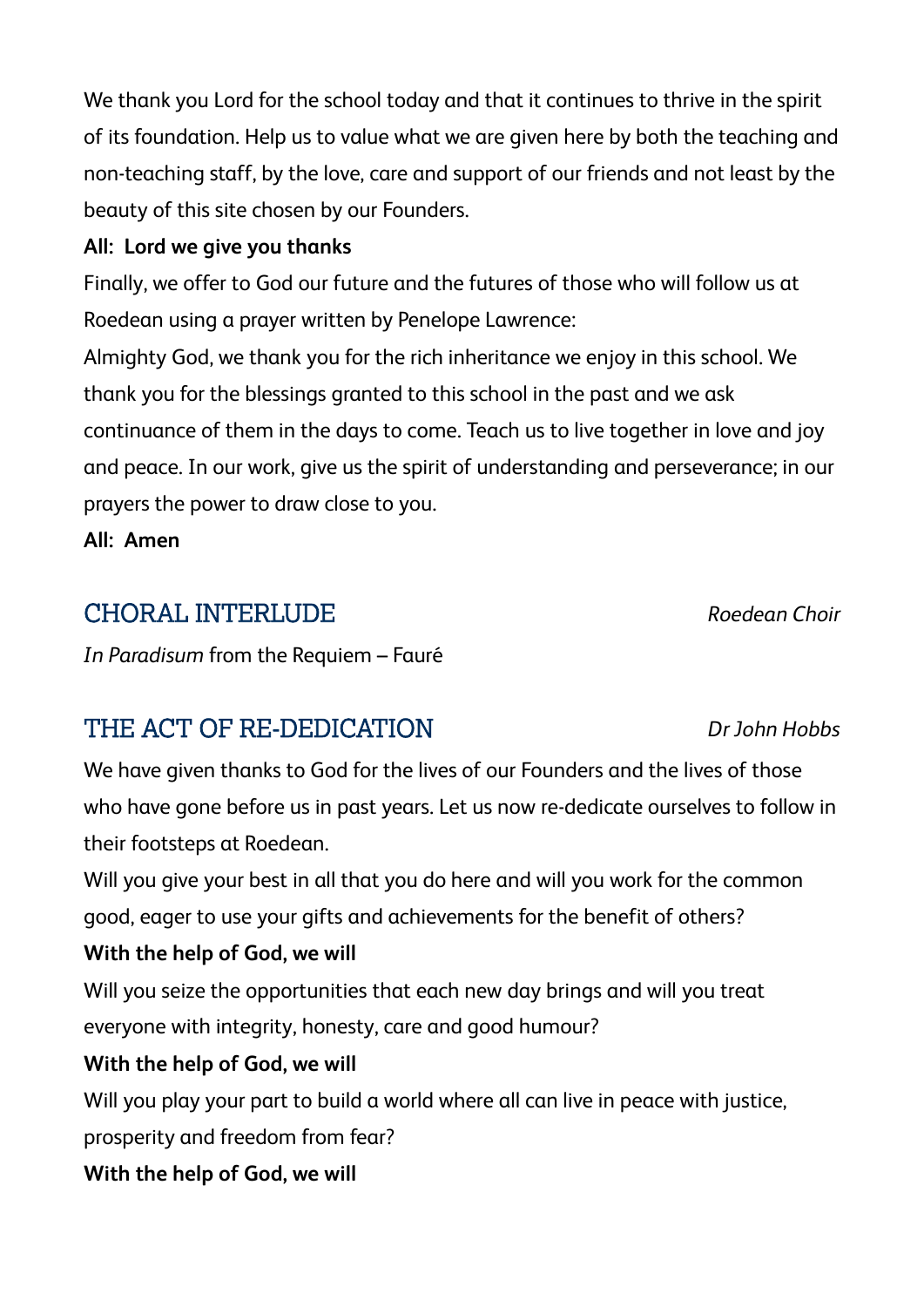Almighty God, in whose will is our peace, give us grace to live our lives in ways which both reflect your glory and the vision of our Founders so that, when at last, our turn comes to join them, we will have left this world a better place. **Amen**

PRAYERS *Dr Ross Barrand*

#### School Prayer:

**O Lord our Heavenly Father, send, we beseech thee, thy blessing on this school and our sister school in South Africa. Grant that those who serve in them may keep thy holy will ever before them, doing that which is pleasing in thy sight and persevering in thy service unto the end. Amen.** The Lord's Prayer:

**Our Father, who art in heaven, hallowed be thy name;**

**Thy kingdom come; thy will be done; on earth as it is in heaven.**

**Give us this day our daily bread. And forgive us our trespasses,**

**As we forgive those who trespass against us.**

**And lead us not into temptation; but deliver us from evil.**

**For thine is the kingdom, the power, and the glory,**

**For ever and ever. Amen**

*All stand* HYMN 242 The Day Thou Gavest, Lord, is Ended

# THE BLESSING*Dr Ross Barrand*

Go forth into the world in peace; be of good courage; hold fast that which is good; render to no one evil for evil; strengthen the fainthearted; support the weak; help the afflicted; honour everyone; love and serve the Lord, rejoicing in the power of the Holy Spirit; and the blessing of God Almighty, the Father, the Son and the Holy Spirit, be among us and remain with us always. **Amen**